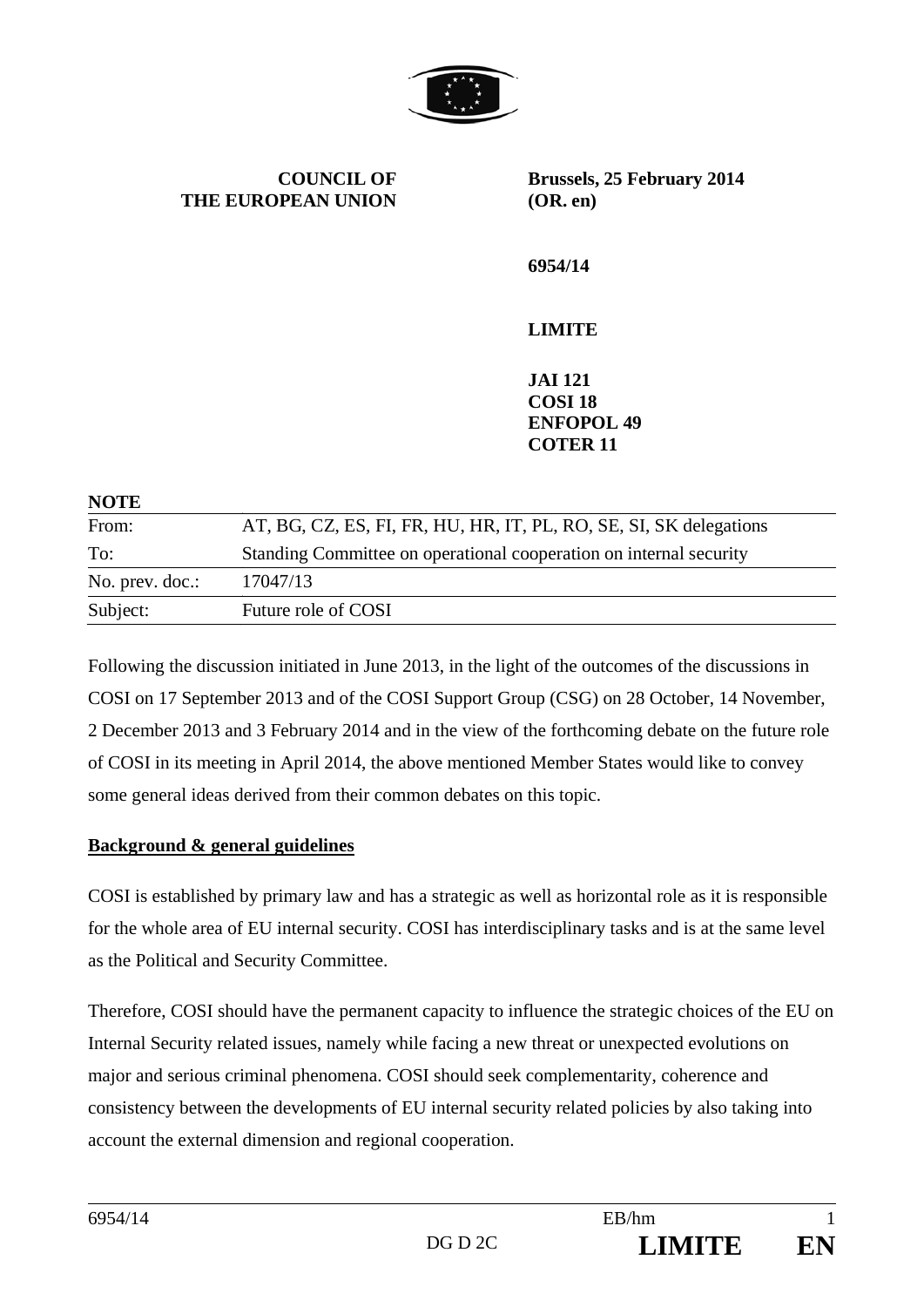This can be achieved by consolidating and increasing COSI's activity within the existing legal framework, by undertaking some workflow improvements both at the national and EU level and by increasing COSI's visibility within the Council. Some of the key areas on which COSI's work has to be strengthened, without being involved in the drafting process of legislative acts are:

- the development, monitoring and implementation of the Internal Security Strategy of the EU  $(ISS);$
- annual reports on the implementation of the EU policy cycle should be presented to the Council, via COREPER, in order to trigger debates at ministerial level;
- COSI might reflect upon the Commission's and EU Agencies' relevant reports on EU internal security matters, such as the bi-annual report of the COM on the functioning of the Schengen area, in order advise ministers prior to their presentation in the Council;
- COSI should foster general discussions on relevant documents (e.g. COM's communications) on subjects of relevance for the Internal Security of the EU or the cooperation with third parties in the law enforcement area;
- COSI/PSC and CSG/CIVCOM cooperation should be further strengthened. Both COSI and PSC should be regularly and fully reported on the progress of the FSJ-CSDP roadmap and on other topics of common interest.
- COSI could be informed on, and contribute with strategic input to the discussions in JAIEX.

When drafting the new role of COSI, the evolution of the discussions held in parallel on the future JHA area - post-Stockholm programme should be taken into account. Moreover, COSI's consolidated activity and new tasks should be thoroughly reflected in the post-Stockholm Programme.

# **Legal framework & political guidelines**

# *Treaty on the Functioning of the European Union*

- promoting and strengthening operational cooperation on EU internal security and facilitating coordination of the action of Member States' competent authorities (Art. 71 TFEU);
- assisting the Council in matters relating to the "solidarity clause", e.g. by submitting joint opinions, in cooperation with the Political and Security Committee (Art. 222 TFEU).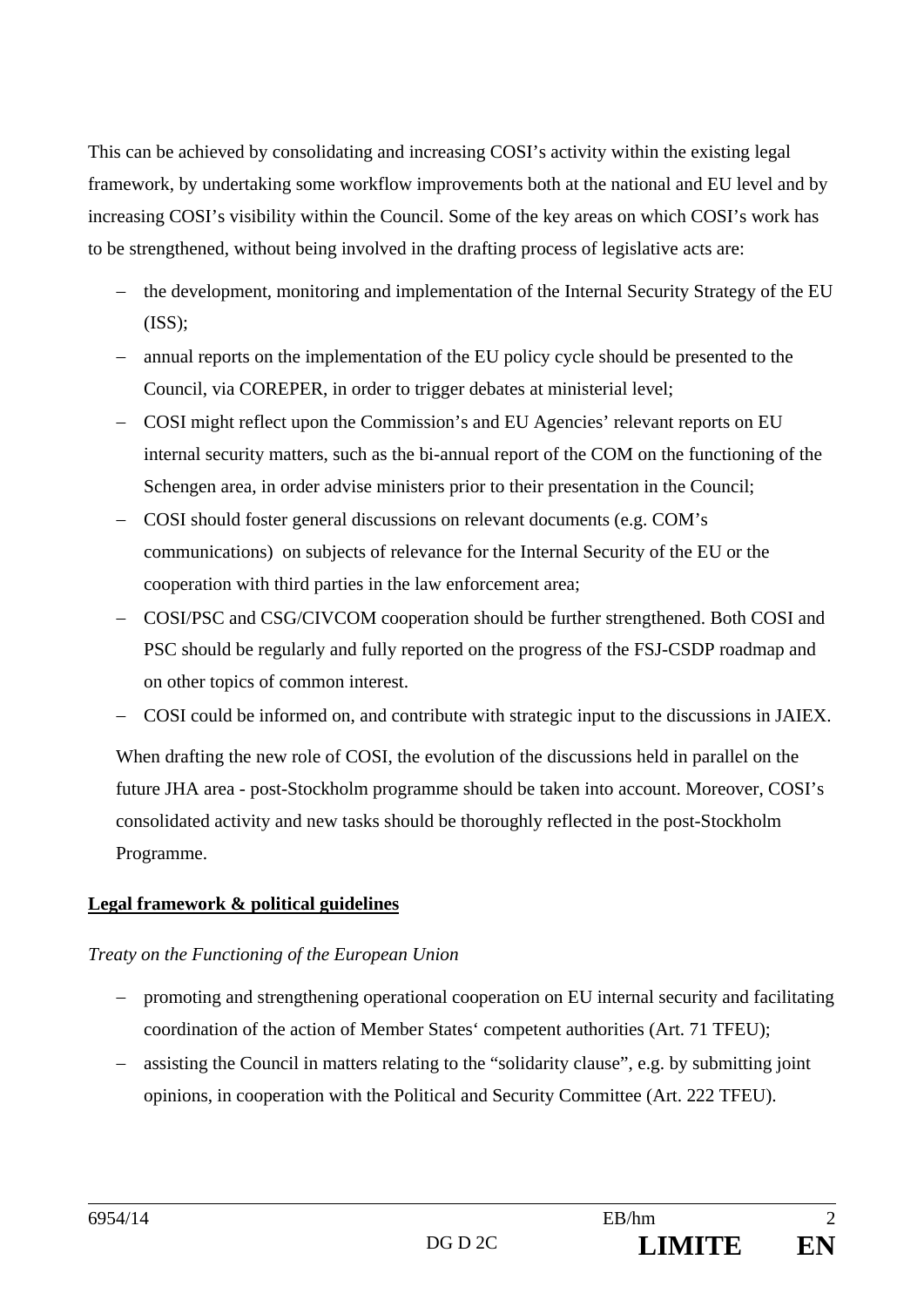## *Council Decision of 25 February 2010 on setting up COSI*

- The Standing Committee shall facilitate, promote and strengthen coordination of operational actions of the authorities of the Member States competent in the field of EU internal security (Art. 2)
- evaluating the general direction and efficiency of operational cooperation; identifying possible shortcomings or failures and adopting appropriate concrete recommendations to be addressed (Art. 3 (2));
- contributions helping to ensure the consistency of action by Eurojust, Europol, FRONTEX and other relevant bodies (Art. 5)

### *Stockholm Programme*

- one of the priorities of COSI should be the development, monitoring and implementation of the internal security strategy of the EU;
- in achieving this goal, COSI shall also cover security aspects of an integrated border management and, where appropriate, judicial cooperation in criminal matters relevant to operational cooperation in the field of EU internal security.

#### **Way forward (goals & concrete proposals)**

Taking into account the aforementioned general guidelines derived from the political will of the subscribing MS and assuming that COSI's future role can be strengthened within the existing legal framework, we kindly ask the Presidency to consider the following suggestions when drafting a discussion paper on this topic in view of the COSI meeting in April 2014.

1. The visibility of COSI within the Council meetings should be increased. COSI should stimulate debates in the Council on EU internal security issues and the Council could assign COSI with appropriate topics, according to its competencies. In other words, COSI should advise the Council on EU internal security matters.

#### *This could be achieved by:*

- presenting annual updates on the implementation of the EU policy cycle by the COSI Chair to the Council to trigger debates at ministerial level;
- tasking COSI to reflect upon the Commission's and EU Agencies' relevant reports on internal security matters, in order to identify possible shortcomings and advise ministers prior to their presentation in the Council; *The bi-annual report of the Commission on the functioning of the Schengen area* and the CTC Report are good examples in this regard.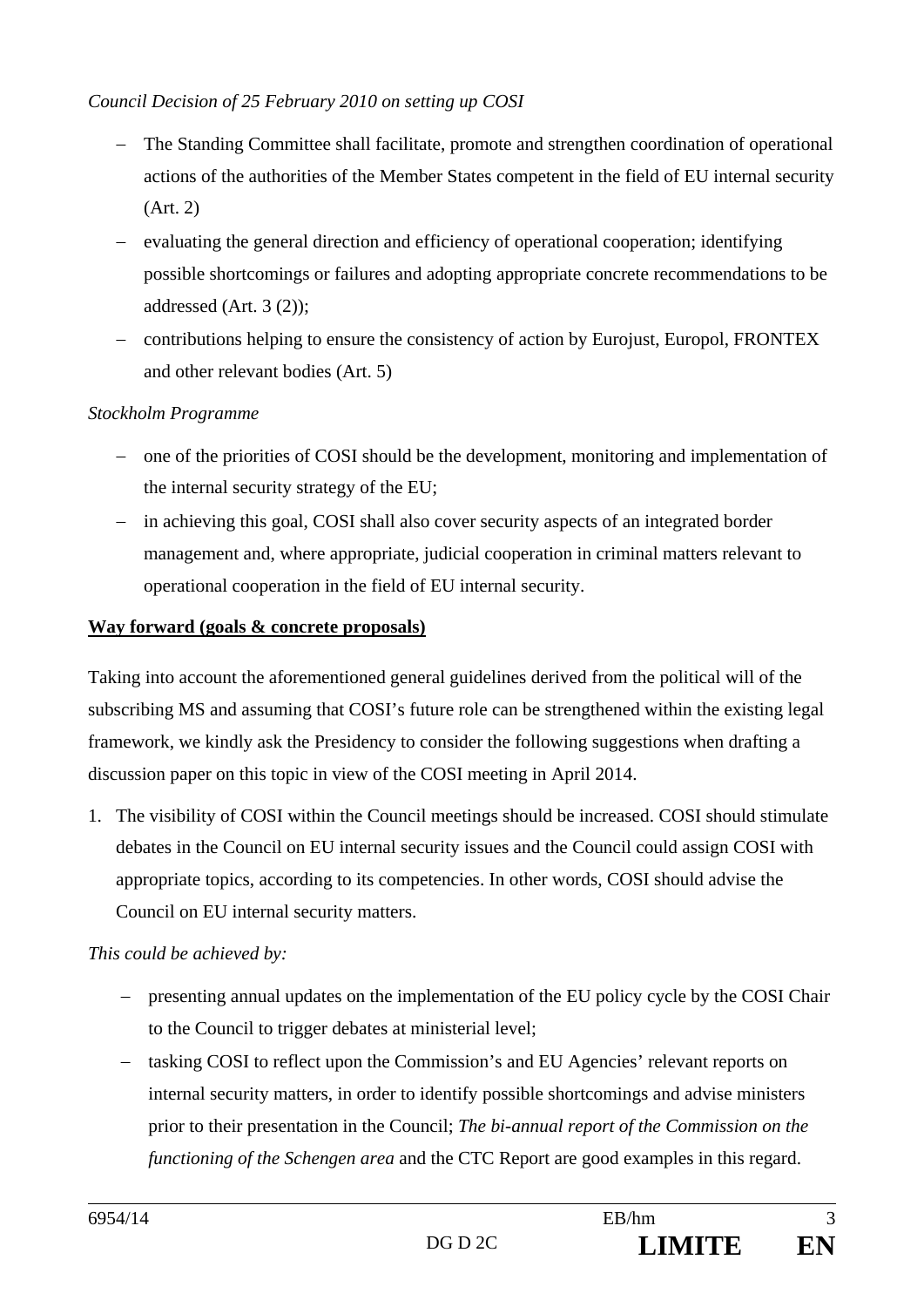- organising orientation debates on relevant documents issued by COM for the area of law enforcement cooperation and EU Internal Security, taking into account the opinions of the technical groups and, on this basis, preparing the discussion in Council (e.g.: recent COM's communications on TFTS/TFTP, PNR etc.)
- assessing the need for developing a similar methodology to the Policy Cycle on serious and organised crime in other areas of EU internal security; This could be the case for areas that are not fully covered by strategies and plans of actions (e.g.: emerging threats);
- advising the Presidency/Council on the implementation of the mechanism of the Solidarity Clause.
- 2. As terrorism represents a major threat to the internal security of the European Union, COSI should approach terrorism issues at strategic level. The strategic and policy shaping approach would contribute to avoiding any overlaps with the more operational work of the Terrorism Working Party and other groups.

Increasing COSI's role in terrorism issues would require a coordinated approach of the Member States on the level of involvement and prioritisation of capabilities/resources in the field of serious and organised crime and terrorism.

It is important that COSI only acts where it adds value, having due regard to the already initiated work streams, and does not interfere with the activities of MS security and intelligence services.

# *This could be achieved by:*

- fostering orientation debates on strategies in the field of counter-terrorism, radicalisation and recruitment (e.g. – on the revision of the EU R&R Strategy);
- organising general discussions on initiatives or possible new instruments with relevance for the cooperation within the EU or with third parties in countering terrorism (such as the recent COM communications on TFTS and TFTP, the EU PNR initiative, etc.), in preparing the discussions on these issues in the Council;
- encouraging a systematic involvement of the CTC in COSI meetings and organising orientation debates in COSI on the 6-monthly discussion papers of the CTC as well as the state of play of the EU Counter-terrorism Strategy;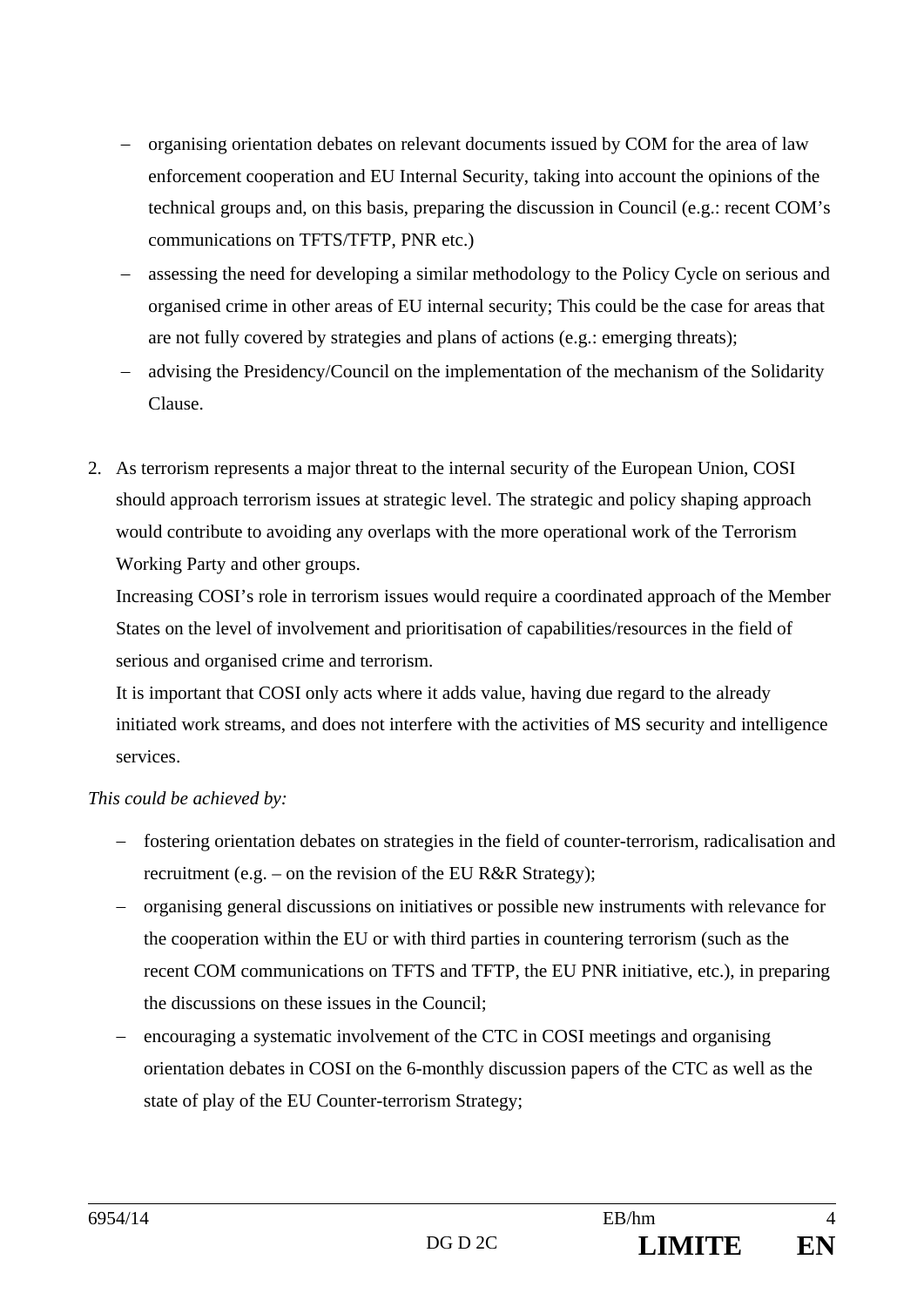- keeping COSI regularly informed by the competent EU Agencies and other relevant EU bodies/structures on terrorist threats, in order to ensure consistency and coherence in its approach;
- dealing, within COSI, on a case by case basis, with topical terrorism and counter-terrorism items, from a multidisciplinary point of view, provided that this would bring added value to identifying ways forward (e.g. foreign fighters);
- 3. The role of COSI as regards the coordination and the evaluation of the general direction and efficiency in the field of operational cooperation has to be strengthened. Referring to Article 3 of Council Decision on setting up COSI, one of the main tasks of COSI should be to seek complementarity and consistency between the developments of policies at the level of the strategic committees involved in internal security, including justice topics. Furthermore, COSI should be able to identify possible links and to bridge the existing gaps between the above mentioned policy areas (e.g. links between terrorism and organised crime).

As concerns the evaluation tasks, these should be further developed according to Art. 3 (2) of the Council Decision on setting up COSI. The COSI evaluations should be based on the Member States findings and experiences as well as relevant reports by the Commission and EU Agencies on the state of operational cooperation matters.

The future evaluations should be focused on the general direction and efficiency by avoiding micro-assessments and overlaps with similar evaluation procedures such as those undertaken by other Council structures and the Commission (GENVAL, Schengen Evaluation). Appropriate concrete recommendations should be presented to the Council, via Coreper, based on the evaluation and COSI findings.

The focus of the evaluation should be efficiency, consistency and possible shortcomings of EUlegislation relating to operational cooperation, practices and structures at EU level, at regional level as well as at Member States' level. COSI should not evaluate the national implementation of various EU legal instruments or national arrangements, because this is the task of other Council fora.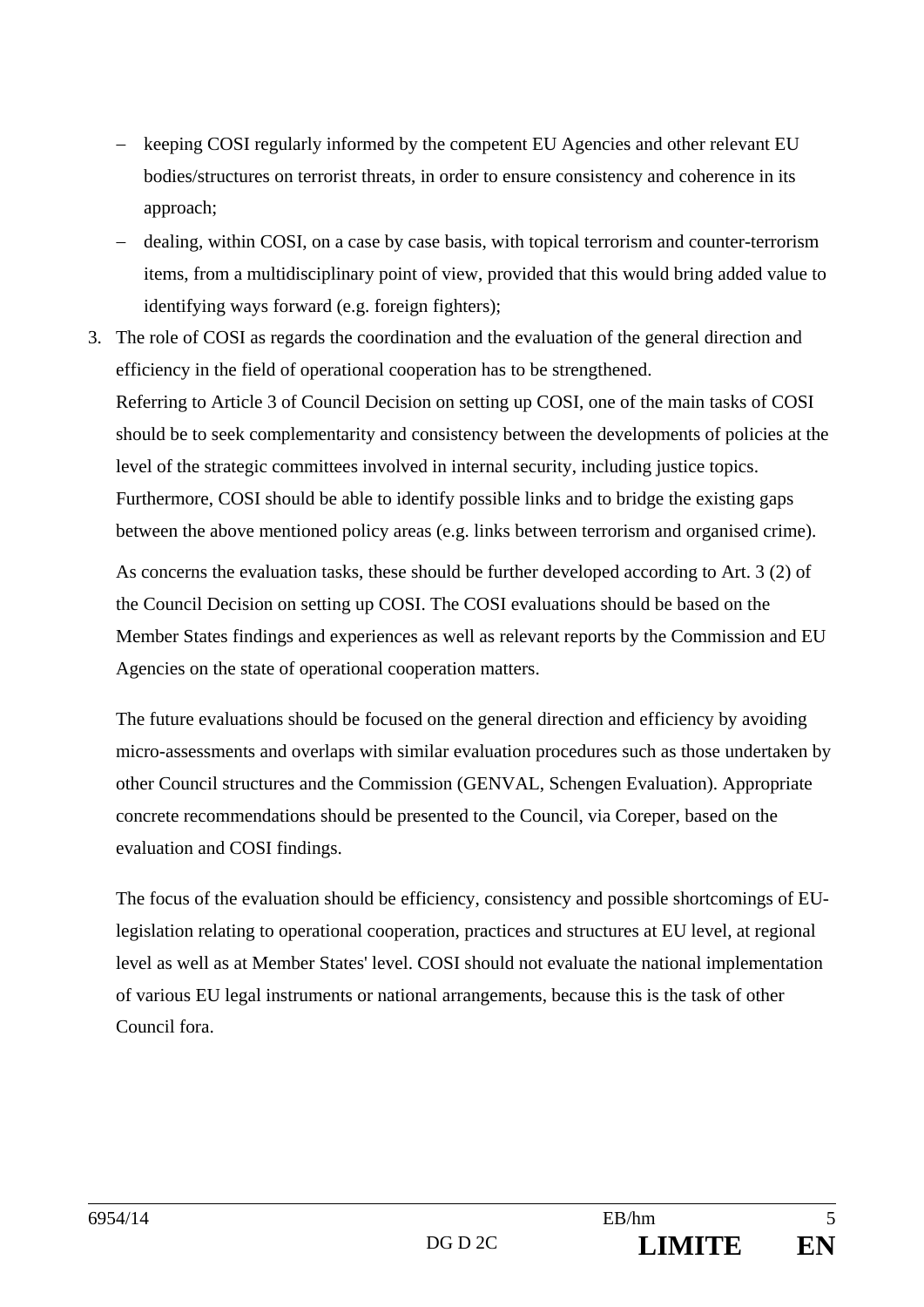### *This could be achieved by:*

- ensuring the updating of the Internal Security Strategy for the European Union;
- developing the reporting system of operational cooperation
- developing a formalised assessment methodology together with the Commission and relevant EU Agencies;
- performing a follow up and regular assessment on implementation of the recommendations drafted in the field of EU internal security and relating the recommendations on the area of operative cooperation;
- providing advice to the Commission while evaluating and assessing third states on security matters (e.g. visa dialogue, MS' experts missions);
- 4. As concerns Freedom Security and Justice and the Common Security and Defence Policy cooperation, we are in favour of COSI/PSC and CSG/CIVCOM meetings fully in line with the 'Working method for closer cooperation and coordination in the field of EU security (doc. 10715/11).. At the same time, there is a need for further implementation of the FSJ-CSDP roadmap, in close cooperation with the MS. Therefore, we encourage further development of this cooperation platform and consider that it would bring added value to the process of strengthening ties between FSJ and CSDP.

While respecting the decision making autonomy of the PSC, we should find the appropriate modus-operandi to involve COSI (and JHA actors) in the preparation of civilian CSDP missions. An important part of this is for COSI to be more engaged in processes within CSDP that have internal security implications or involve resources from Member States' law enforcement agencies (such as police etc.). COSI could contribute with relevant knowledge and expertise in planning and preparing new missions that include objectives with JHA implications. This is true also for review of mandates etc. of existing missions.

It is also important for COSI to regularly, in close cooperation with PSC, review the implications of current threats and trends with internal/external security implications, e.g. terrorism and foreign fighters, firearms smuggling into the EU, trafficking in human beings and support networks for illegal immigration, illicit drug trafficking and deteriorating states and resulting insecurity.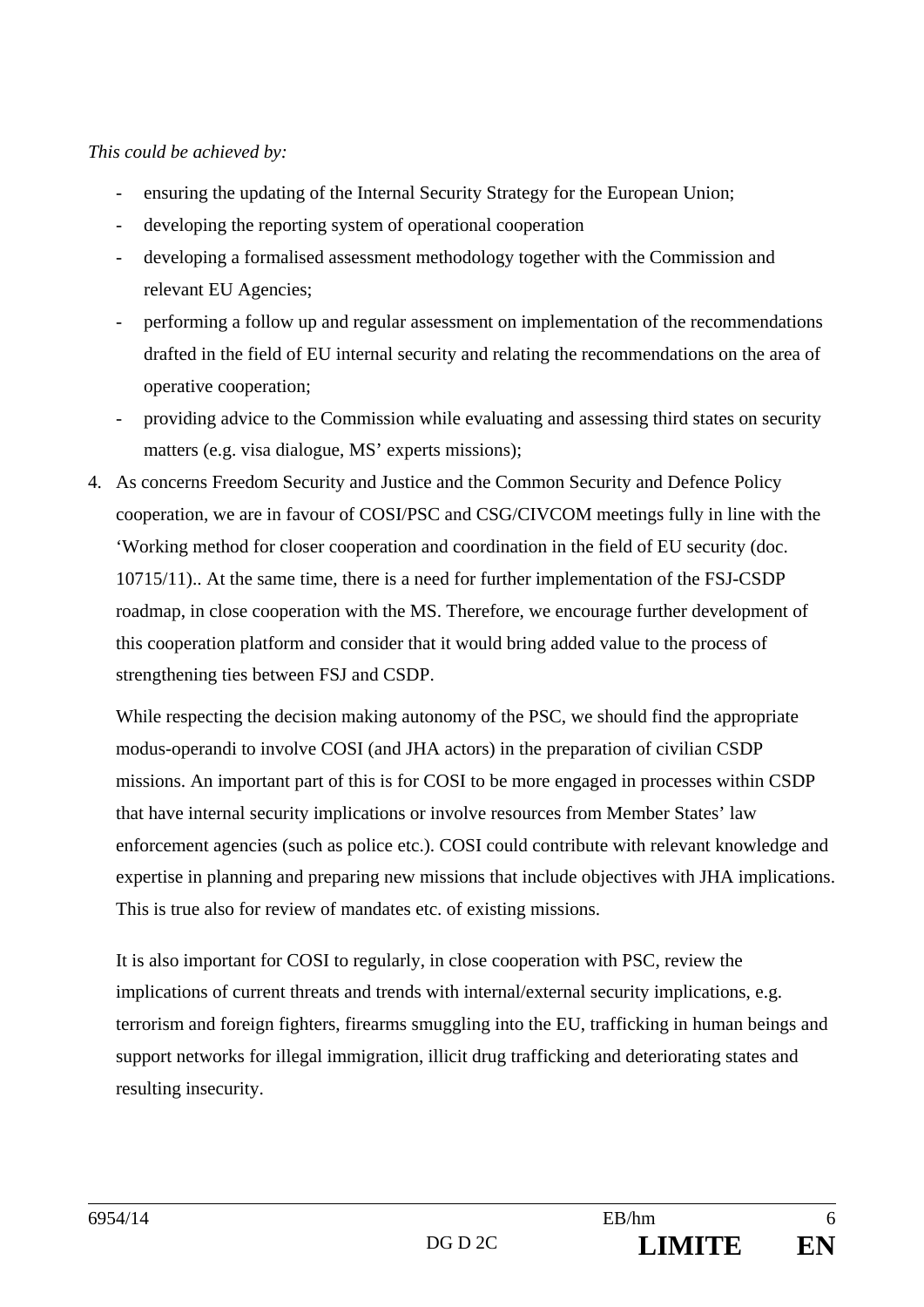## *This could be achieved by:*

- prioritisation of concrete actions by the Member States;
- active involvement of all stakeholders and allocation of sufficient financial and human resources;
- COSI could contribute with relevant knowledge and expertise regarding the planning of new external EU missions with JHA implications;
- regular thematic discussions on implications of currents internal/external security threats and trends should be held in COSI, and if possible jointly with PSC, and similar discussions in PSC with internal security implications should where possible be held together with COSI;
- COSI and PSC should be regularly (at least twice a year) and fully informed on the progress of the FSJ-CSDP roadmap implementation.
- 5. As stated earlier, COSI should have the permanent capacity to influence strategic choices in the EU's fight against terrorism and organised crime while facing a new threat or unexpected evolutions of serious criminal phenomena.

When increasing COSI's responsibilities by consolidating the already existing discussion topics (fight against terrorism) or adding new ones (evaluation role) and by strengthening ties between COSI and Council, it seems reasonable to analyse possible improvements that can be achieved at the level of the working methodology.

A clear and commonly approved working procedure would help all entities to be aware of the options in addressing a certain issue. Its major goal would be ensuring the full capacity of COSI for providing guidelines and setting agendas by better considering priorities.

*This could be achieved by:* 

- authorising COSI to express the necessity of new legislative proposals, expected by the operational services. Such a capacity should still respect the initiative prerogative of the Commission and Article 4(2) of the Decision 2010/131/UE which forbids COSI to prepare legal texts.
- drafting a working procedure as soon as any area in which COSI's role should be strengthened is clearly defined and approved by the MS.